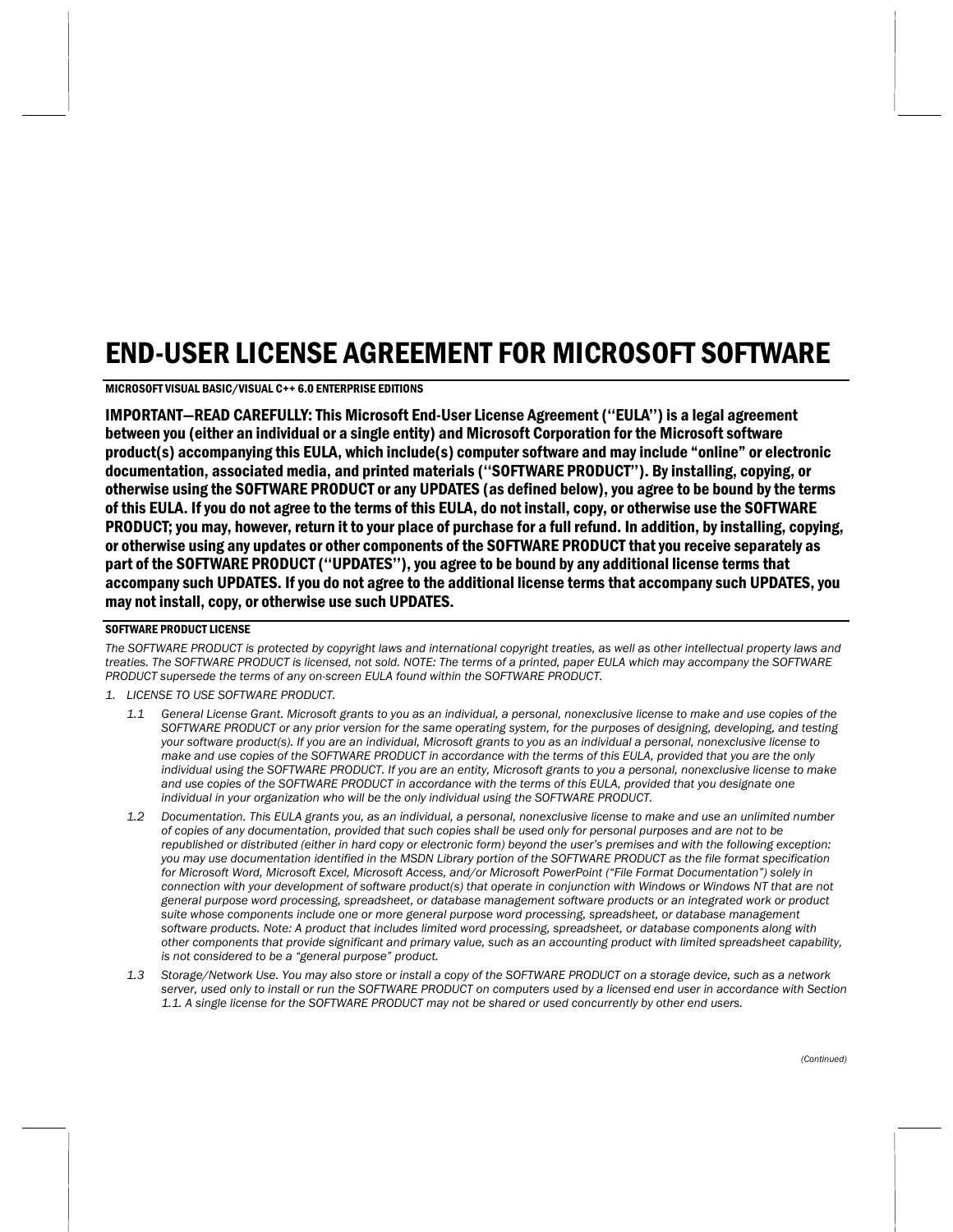- 1.4 Visual Studio—Effect of EULA. This Section 1.4 also applies if the SOFTWARE PRODUCT is Microsoft Visual Studio, a suite of development tools and other software programs (each such tool or software program, a "Component"). Components that you receive as part of the SOFTWARE PRODUCT may include a separate end-user license agreement (each, a "Component EULA"). Except as provided in Section 7, in the event of inconsistencies between this EULA and any Component EULA, the terms of this EULA shall control.
- 1.5 Microsoft Internet Explorer. You may make and use copies of the Microsoft Internet Explorer for use on all computers for which you have a validly licensed copy of Microsoft operating system products.
- 2. MICROSOFT BACKOFFICE SERVER DEVELOPER EDITION COMPONENTS. The SOFTWARE PRODUCT may include certain components of Microsoft BackOffice Server (collectively, the "BackOffice Components").
	- 2.1 Installation and Grant of License. The BackOffice Components consist of software programs that provide services on a computer called a server ("Server Software; the computer running the Server Software shall be referred to as the "Server") and software programs that allow a computer, workstation terminal, handheld PC, pager, telephone, "smart phone," or other electronic device (each of the foregoing, a "Device") to access or utilize the services or functionality provided by the Server Software ("Client Software").
		- 2.1.1 Server Software. Solely for purposes of designing, developing and testing your software product(s): (i) you may make, use, and install the Server Software on a single Server; (ii) all components of the Server Software may only be installed and used on one and the same Server; and (iii) a maximum of 10 simultaneous connections may be made to access the services of the Server. (Note: See exception to this limitation for Microsoft SOL Server described below in Section 2.2.2).

 The media on which the Server Software resides may contain several versions of the Server Software, each of which is compatible with a different microprocessor architecture (such as the x86 architecture or various RISC architectures). These multiple-architecture versions may be installed and used on different Servers solely for use by a licensed end user (as described in Section 1.1 above). The Server Software may not be used as the software on the server that supports your development of software product(s) (e.g., as a repository for source code). You may not disclose the results of any benchmark test of either the Server Software or Client Software to any third party without Microsoft's prior written approval.

- 2.1.2 Client Software. You may make, use, and install the Client Software on an unlimited number of Devices solely for use in accordance with Section 1 above.
- 2.2 ADDITIONAL RIGHTS AND RESTRICTIONS.
	- 2.2.1 Microsoft SNA Server. The 3270 and 5250 terminal emulation applets and the ODBC/DRDA driver provided with SNA Server are licensed for use only by one user per licensed SNA Server.
	- 2.2.2 Microsoft SQL Server. Notwithstanding Section 1.1, solely with respect to the Microsoft SQL Server portion of the BackOffice Components, the following additional rights apply: (a) a maximum of five users may access and use the Server Software for the sole purposes of designing, developing, and testing your software product(s) that are designed to operate in conjunction with Microsoft SQL Server; and (b) an unlimited number of simultaneous connections may be made to access the services of the Microsoft SQL Server Server Software.
- 3. REDISTRIBUTABLE CODE—ADDITIONAL LICENSE RIGHTS. In addition to the rights granted in Section 1, certain portions of the SOFTWARE PRODUCT, as described in this Section 3, are provided to you with additional license rights provided that you comply with the terms of

## Section 4.1.

- 3.1 Sample Code. Microsoft grants you the right to use and modify the source code version of those portions of the SOFTWARE PRODUCT identified as "Samples" in REDIST.TXT or elsewhere in the SOFTWARE PRODUCT ("Sample Code") for the sole purposes of designing, developing, and testing your software product(s), and to reproduce and distribute the Sample Code, along with any modifications thereof, only in object code form.
- 3.2 Redistributable Code—Standard. Microsoft grants you a nonexclusive, royalty-free right to reproduce and distribute the object code form of any portion of the SOFTWARE PRODUCT listed in REDIST.TXT ("Redistributable Code"). NOTE: Certain Redistributable Code may be subject to the restrictions in Section 4.1.3 if it is also identified as "Limited Use Redistributable Code<sup>"</sup>
- 3.3 Redistributable Code—Limited Use. Provided that you ALSO comply with the terms of Section 4.1.3, Microsoft grants you a nonexclusive, royalty-free right to reproduce and distribute the object code form of those portions of the SOFTWARE PRODUCT listed in REDIST.TXT as Limited Use Redistributable Code, and/or the Microsoft Data Engine technology ("MSDE") (collectively, the "Limited Use Redistributable Code").
- 3.4 Redistributable Code-Microsoft SQL Server-Note Regarding the Use of Run-Time Software. Provided that you comply with the terms of Section 4.1.1, Microsoft grants you the nonexclusive, royalty-free right to reproduce and distribute those DB-Library, Net-Library, and ODBC files required for run-time execution of compiled applications ("SQL Run-Time Files") in conjunction with and as a part of your application software product that is created using the Microsoft SQL Server Software ("SQL Application"), provided that if your SQL Application contains ODBC Run-Time Files: (a) your SQL Application must operate in conjunction with Microsoft SQL Server; and (b) you agree to distribute all ODBC components specified in the Readme file in conjunction with your SQL Application. Note Regarding SQL Redistributable Code. In the event that the SQL Server portion of the SOFTWARE PRODUCT contains a file identified as REDIST.TXT, Microsoft grants you the nonexclusive, royalty-free right to use, reproduce, and distribute the files listed in the REDIST.TXT file of the SQL Server software (the "SQL Redistributable Code"), provided that you also comply with the terms of Section 4.1.1 of this EULA.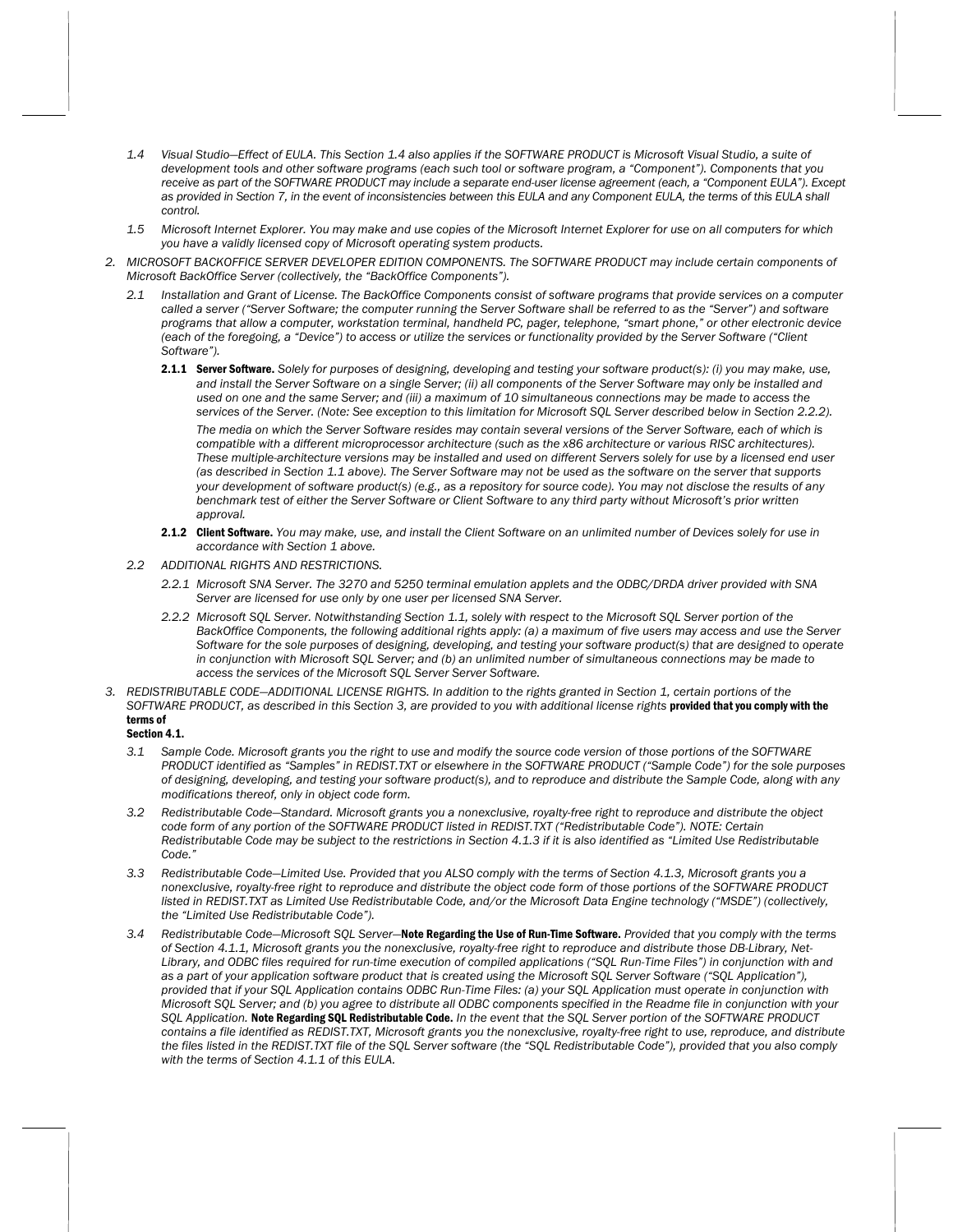- 3.5 Redistributable Code—SNA Server Development Software. Microsoft grants you the following nonexclusive, royalty-free right to install and use copies of the OLE DB Data Provider for VSAM and AS/400 ("OLE DB Provider") and/or the COM Transaction Integrator for CICS and IMS ("COM Transaction Integrator") on one or more computers located at your premises solely for the purpose of designing, developing, and testing your applications that work in conjunction with Microsoft SNA Server. Portions of the SNA Server portion of the SOFTWARE PRODUCT are also designated as "Redistributable Code." The text file named REDIS.TXT in the SNA Server portion of the SOFTWARE PRODUCT contains a list of such files, as well as the distribution rights associated with the SNA Server Redistributable Code.
- 3.6 Redistributable Code—Visual C++: Microsoft Foundation Classes (MFC), Template Libraries (ATL), and C runtimes (CRTs). If this EULA accompanies Visual C++, then in addition to the rights granted in Section 1, Microsoft grants you the right to use and modify the source code version of those portions of the SOFTWARE PRODUCT that are identified as MFC, ATL, or CRTs (collectively, the "VC Redistributables"), for the sole purposes of designing, developing, and testing your software product(s). Provided you comply with Section 4.1 and you rename any files created by you that are included in the Licensed Product (defined below), Microsoft grants you a nonexclusive, royalty-free right to reproduce and distribute the object code version of the VC Redistributables, including any modifications you make. For purposes of this section, "modifications" shall mean enhancements to the functionality of the VC Redistributables.
- 4. DISTRIBUTION REQUIREMENTS; LICENSE RESTRICTIONS.
	- 4.1 General. The SOFTWARE PRODUCT may contain up to three categories of redistributable code, any redistribution of which by you requires compliance with the following terms.
		- 4.1.1 Redistributable Code—Standard. If you are authorized and choose to redistribute Sample Code, Redistributable Code, Limited Use Redistributable Code, Sample Applications, SQL Run-Time Files (collectively, the "Redistributables") as described in Section 3, you agree to: (a) distribute the Redistributables in object code only in conjunction with and as a part of a software application product developed by you that adds significant and primary functionality to the Redistributables ("Licensed Product"); (b) the Redistributables only operate in conjunction with Microsoft Windows, Windows NT, or Windows CE; (c) not use Microsoft's name, logo, or trademarks to market the Licensed Product; (d) include a valid copyright notice on the Licensed Product; (e) indemnify, hold harmless, and defend Microsoft from and against any claims or lawsuits, including attorney's fees, that arise or result from the use or distribution of the Licensed Product; (f) include "Copyright <year> Microsoft Systems Journal" in all Microsoft Systems Journal (MSJ) code used within your program(s); (g) otherwise comply with the terms of this EULA; and (h) agree that Microsoft reserves all rights not expressly granted. You also agree not to permit further distribution of the Redistributables by your end users except: (1) you may permit further redistribution of the Redistributables by your distributors to your end-user customers if your distributors only distribute the Redistributables in conjunction with, and as part of, the Licensed Product and you and your distributors comply with all other terms of this EULA; and (2) in the manner described in Section 4.1.2.
		- 4.1.2 Redistributable Code—Extended Use: Visual Basic and Visual C++. If this EULA accompanies any of the Microsoft products listed in the heading of this subsection, you may permit your end users to reproduce and distribute the object code form of certain portions of the SOFTWARE PRODUCT (as listed in REDIST.TXT as "Extended Use Redistributable Code") only in conjunction with and part of a Licensed Product and/or Web page that adds significant and primary functionality to the Extended Use Redistributable Code. You are authorized to exercise the foregoing rights provided that:
			- (a) you agree to comply with Section 4.1.1, and

 (b) your end user agrees to: (i) distribute the Extended Use Redistributable Code in object code only in conjunction with and as a part of a software application product developed by them that adds significant and primary functionality to the Extended Use Redistributable Code; (ii) not use Microsoft's name, logo, or trademarks to market the End-User Application; (iii) include a valid copyright notice on the End-User Application; (iv) indemnify, hold harmless, and defend Microsoft from and against any claims or lawsuits, including attorney's fees, that arise or result from the use or distribution of the End-User Application; and (v) not permit further distribution of the Extended Use Redistributable Code by the user of the End-User Application.

- 4.1.3 Redistributable Code—Limited Use. If you are authorized and choose to redistribute Limited Use Redistributable Code, in addition to the terms of Section 4.1.1, you must also comply with the following.
	- 4.1.3.1 "Jet" Files or MSDE. If you redistribute the "Jet Files" (as identified in the SOFTWARE PRODUCT ) or MSDE (individually and collectively, the "MS DB Files") you agree to comply with the following additional requirements: (a) your Licensed Product shall not substantially duplicate the capabilities of Microsoft Access or, in the reasonable opinion of Microsoft, compete with same; and (b) unless your Licensed Product requires your customers to license Microsoft Access in order to operate, you shall not reproduce or use any of the MS DB Files for commercial distribution in conjunction with a general purpose word processing, spreadsheet, or database management software product, or an integrated work or product suite whose components include a general purpose word processing, spreadsheet, or database management software product except for the exclusive use of importing data to the various formats supported by Microsoft Access. Note: A product that includes limited word processing, spreadsheet, or database components along with other components which provide significant and primary value, such as an accounting product with limited spreadsheet capability, is not considered to be a "general purpose" product.

(Continued)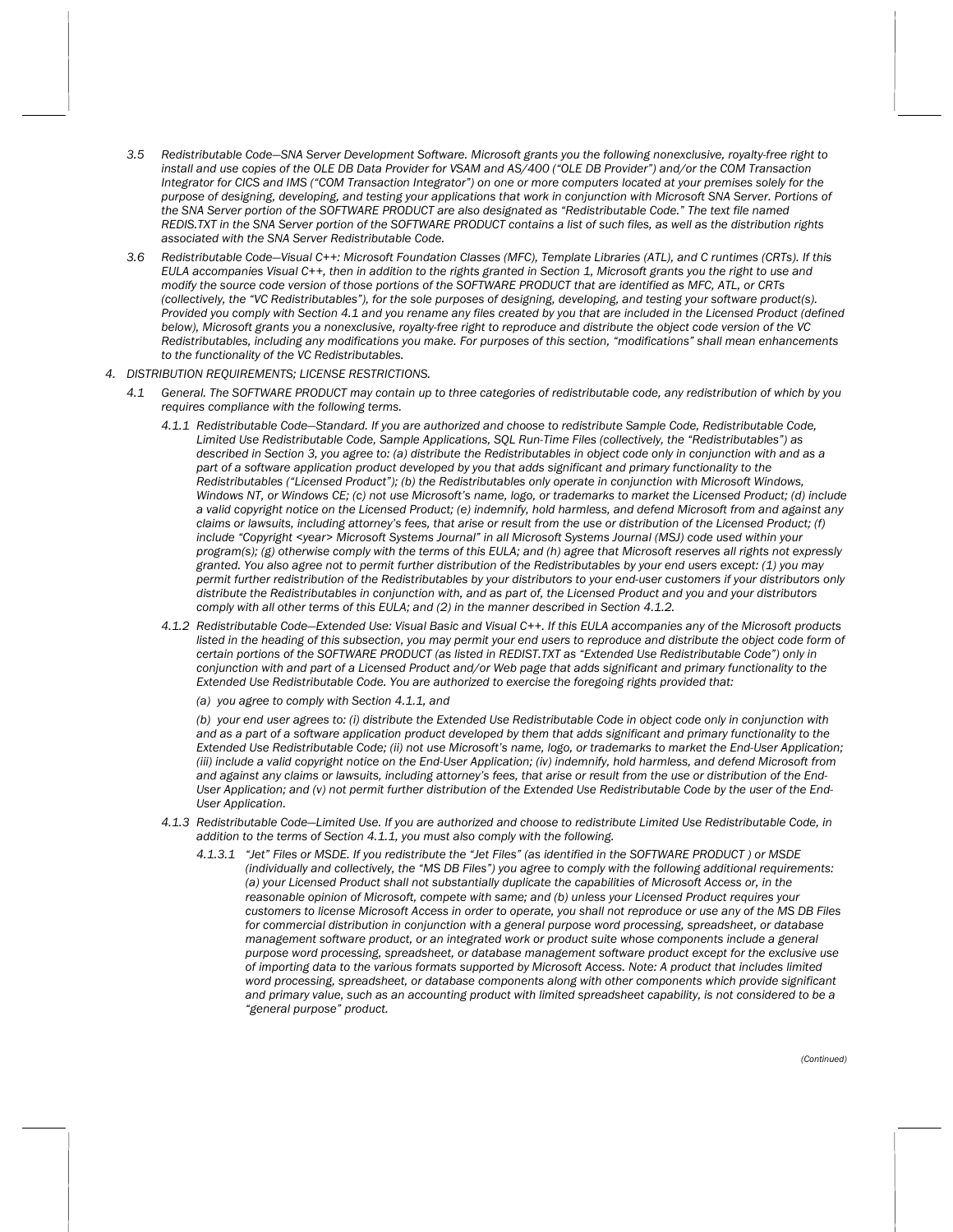- 4.1.3.2 Microsoft Data Access Components. If you redistribute the Microsoft Data Access Component file identified as MDAC TYP.EXE, you also agree to redistribute such file in object code only in conjunction with and as a part of a Licensed Product developed by you with a Microsoft development tool product that adds significant and primary functionality to MDAC\_TYP.EXE.
- 5. MICROSOFT WINDOWS NT OPTION PACK COMPONENTS. Notwithstanding anything to the contrary contained in this EULA, solely for those portions of the SOFTWARE PRODUCT identified as the Microsoft Windows NT Option Pack Components, the following provisions apply. Note that your use of the Microsoft Windows NT Option Pack Components is (a) subject to your prior acquisition of a validly licensed copy of certain Microsoft operating system or server products; and (b) all capitalized terms in this Section 5 refer to those terms as defined in the end-user license agreement for the Windows NT Option Pack Component referenced in the respective paragraphs of this Section (all such terms are noted in brackets):
	- 5.1 IF YOU USE THE SOFTWARE COMPONENTS AS PART OF MICROSOFT WINDOWS NT SERVER 4.0, MICROSOFT WINDOWS NT SERVER 4.0 ENTERPRISE EDITION OR MICROSOFT BACKOFFICE 2.5, THE FOLLOWING TERMS APPLY TO YOU:

 NOTE: IF YOU DO NOT HAVE A VALID LICENSE FOR MICROSOFT WINDOWS NT SERVER 4.0, MICROSOFT WINDOWS NT SERVER 4.0 ENTERPRISE EDITION, OR MICROSOFT BACKOFFICE 2.5, YOU ARE NOT AUTHORIZED TO INSTALL, COPY, OR OTHERWISE USE THE WINDOWS NT SOFTWARE COMPONENTS. FOR PURPOSES OF THIS SECTION 5.1, THE "WINDOWS NT SOFTWARE COMPONENTS" SHALL MEAN THE FOLLOWING SOFTWARE COMPONENTS: MICROSOFT MESSAGE QUEUE SERVER, MICROSOFT TRANSACTION SERVER, MICROSOFT INTERNET INFORMATION SERVER, AND THE INTERNET CONNECTION SERVICES FOR MICROSOFT REMOTE ACCESS SERVICE. EVEN IF YOU HAVE A RIGHT TO USE THE WINDOWS NT SOFTWARE COMPONENTS, YOU DO NOT HAVE ANY RIGHT TO INSTALL, COPY, OR OTHERWISE USE ANY OF THE OTHER WINDOWS NT OPTION PACK COMPONENTS, UNLESS OTHERWISE PROVIDED IN A DIFFERENT PARAGRAPH OF THIS SECTION.

- 5.1.1 General. The Windows NT Software Components contain server software and client software which are deemed part of the [Server Software] and [Client Software], respectively, of Microsoft Windows NT Server 4.0 (either as a standalone product or as a component of Microsoft BackOffice) or Microsoft Windows NT Server 4.0 Enterprise Edition, as applicable. If you have a valid license for Microsoft Windows NT Server 4.0, Microsoft Windows NT Server 4.0 Enterprise Edition or Microsoft BackOffice 2.5 (each referred to individually as a ["SOFTWARE PRODUCT"]), you are authorized to use the Windows NT Software Components under the terms and conditions of the EULA applicable to such product, except as set forth herein.
- 5.1.2 For Microsoft Windows NT Server—Client Access. In addition to the [Client Access] requirements currently set forth in the applicable EULA, you need a separate [Client Access License] for Windows NT Server in order to access or otherwise utilize the following Windows NT Server basic network/application services or [Server Software] components: Microsoft Message Queue Server (sending or receiving messages from Microsoft Message Queue Server), Microsoft Transaction Server (invoking component-based applications managed by Microsoft Transaction Server), and Remote Access Service (accessing the server from a remote location through a communications link). Note: Remote Access Service includes the use of Internet Connection Services, including Internet Authentication Services (validation or transference of a remote access request) or Connection Point Services (remotely configuring the Microsoft Connection Manager Client with new phone numbers or other data). Performance or Benchmark Testing. You may not disclose the results of any benchmark .<br>test of either the [Server Software] or [Client Software] for Microsoft Message Queue Server, Microsoft Transaction Server, or Microsoft Internet Information Server to any third party without Microsoft's prior written approval. Installation on a Single [Server]. The [Server Software] components that make up the applicable [SOFTWARE PRODUCT] may only be installed together for use on one [Server] and may not be separated, unless otherwise provided herein. Note on Microsoft Site Server Express. You may freely copy and distribute Microsoft Site Server Express for your use on any computer within your organization.
- 5.1.3 For Microsoft Internet Information Server—Use. Notwithstanding anything to the contrary contained in the applicable EULA, you do not need a separate [Client Access License] to access or otherwise utilize the services of Microsoft Internet Information Server, except to the extent that a [Server] or [Server Software] component which requires a [Client Access License] is accessed or utilized by Microsoft Internet Information Server.
- 5.1.4 Additional Rights and Restrictions. You also have the right to make additional copies of the Windows NT Software Components equal to the number of validly licensed copies of each [SOFTWARE PRODUCT] which you have, and you may use each copy in the manner specified above. If you do not have a valid license for Microsoft Windows NT Server 4.0, Microsoft Windows NT Server 4.0 Enterprise Edition or Microsoft BackOffice 2.5, you have no rights under the foregoing section.
- 5.2 IF YOU USE THE SOFTWARE COMPONENTS AS PART OF MICROSOFT WINDOWS NT WORKSTATION 4.0, THE FOLLOWING TERMS APPLY TO YOU:

 NOTE: IF YOU DO NOT HAVE A VALID LICENSE FOR MICROSOFT WINDOWS NT WORKSTATION 4.0, YOU ARE NOT AUTHORIZED TO INSTALL, COPY, OR OTHERWISE USE THE WINDOWS NT WORKSTATION SOFTWARE COMPONENTS. FOR PURPOSES OF THIS SECTION 5.2, THE "WINDOWS NT WORKSTATION SOFTWARE COMPONENTS" SHALL MEAN THE FOLLOWING SOFTWARE COMPONENTS: MICROSOFT TRANSACTION SERVER AND MICROSOFT PERSONAL WEB SERVER. EVEN IF YOU HAVE A RIGHT TO USE THE WINDOWS NT WORKSTATION SOFTWARE COMPONENTS, YOU DO NOT HAVE ANY RIGHT TO INSTALL, COPY, OR USE ANY OF THE OTHER SOFTWARE COMPONENTS, UNLESS OTHERWISE PROVIDED IN A DIFFERENT PARAGRAPH OF THIS SECTION.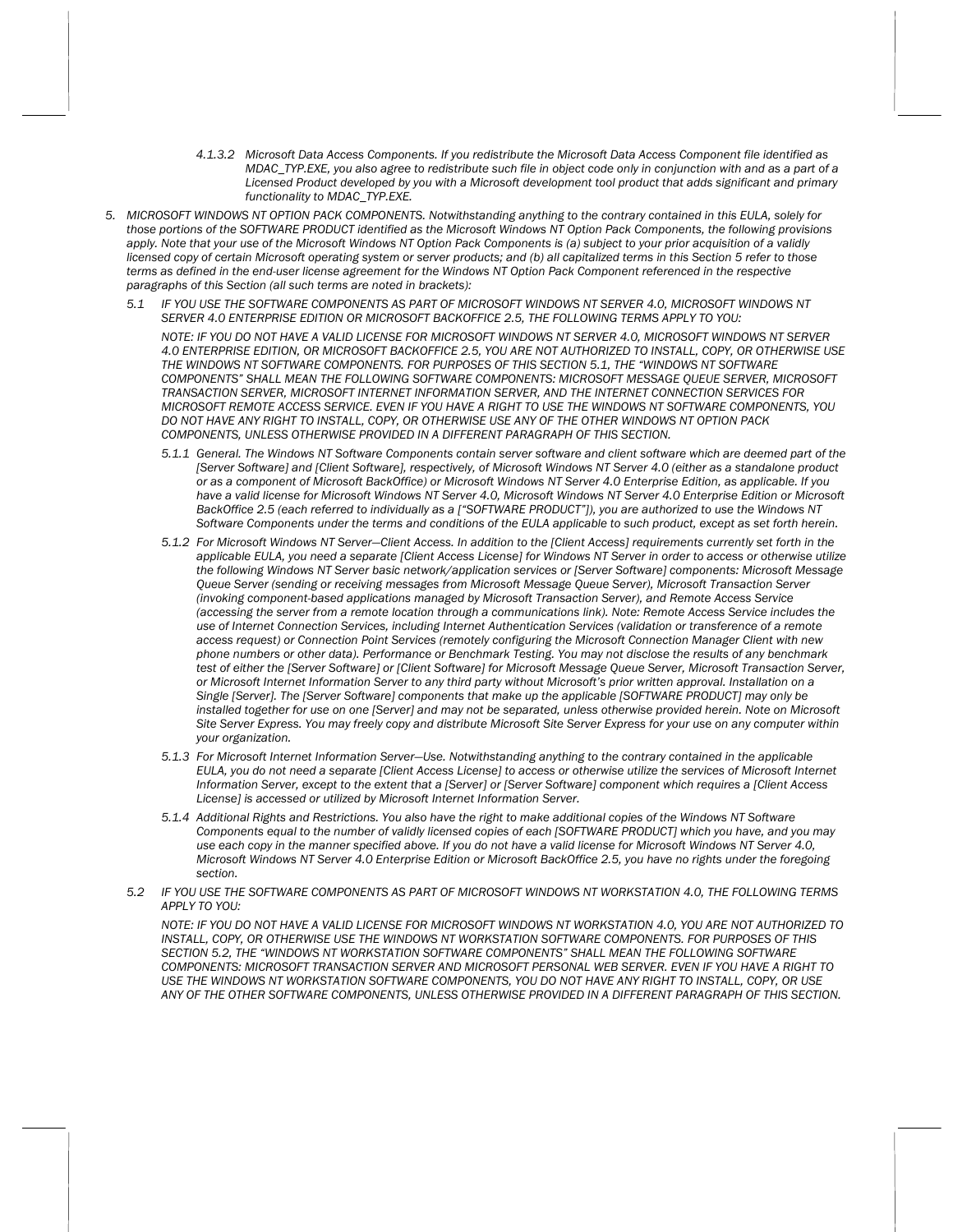- 5.2.1 General. The Windows NT Workstation Software Components are deemed part of Microsoft Windows NT Workstation 4.0 (the ["SOFTWARE PRODUCT"]), and are therefore subject to the terms and conditions of its EULA, except as otherwise provided herein. Use Limitation. At any point in time, only a maximum of two (2) computers [instead of ten (10)] are permitted to use the services of the Microsoft Transaction Server component. The two (2) computer maximum includes any indirect uses made through software or hardware which pools or aggregates uses. Performance or Benchmark Testing. You may not disclose the results of any benchmark test of either of the Windows NT Workstation Software Components to any third party without Microsoft's prior written approval.
- 5.2.2 Additional Rights and Restrictions. You also have the right to make additional copies of the Windows NT Workstation Software Components equal to the number of validly licensed copies of Microsoft Windows NT Workstation 4.0 which you have, and you may use each copy in the manner specified above. If you do not have a valid license for Microsoft Windows NT Workstation 4.0, you have no rights under the foregoing section.
- 5.3 IF YOU USE THE SOFTWARE COMPONENTS AS PART OF MICROSOFT BACKOFFICE SMALL BUSINESS SERVER 4.0, THE FOLLOWING TERMS APPLY TO YOU:

 NOTE: IF YOU DO NOT HAVE A VALID LICENSE FOR MICROSOFT BACKOFFICE SMALL BUSINESS SERVER 4.0, YOU ARE NOT AUTHORIZED TO INSTALL, COPY, OR OTHERWISE USE THE WINDOWS NT SOFTWARE COMPONENTS (AS DEFINED PREVIOUSLY IN SECTION 5.1). EVEN IF YOU HAVE THE RIGHT TO USE THE WINDOWS NT SOFTWARE COMPONENTS, YOU DO NOT HAVE ANY RIGHT TO INSTALL, COPY, OR OTHERWISE USE ANY OF THE OTHER SOFTWARE COMPONENTS, UNLESS OTHERWISE PROVIDED IN A DIFFERENT PARAGRAPH OF THIS SECTION.

- 5.3.1 General. The Windows NT Software Components contain server software and client software which is deemed part of the [Server Software] and [Client Software], respectively, of Microsoft BackOffice Small Business Server 4.0, and is therefore subject to the terms and conditions of its EULA, except as otherwise provided herein. Note on Microsoft Site Server Express. You may freely copy and distribute Microsoft Site Server Express for your use on any computer within your organization.
- 5.3.2 Additional Rights and Restrictions. You also have the right to make additional copies of the Windows NT Software Components equal to the number of validly licensed copies of Microsoft BackOffice Small Business Server 4.0 which you have, and you may use each copy in the manner specified above. If you do not have a valid license for Microsoft BackOffice Small Business Server 4.0, you have no rights under the foregoing section.
- 5.4 IF YOU USE THE SOFTWARE COMPONENTS AS PART OF MICROSOFT WINDOWS 95, THE FOLLOWING TERMS APPLY TO YOU: NOTE: IF YOU DO NOT HAVE A VALID LICENSE FOR MICROSOFT WINDOWS 95, YOU ARE NOT AUTHORIZED TO INSTALL, COPY, OR OTHERWISE USE THE WINDOWS 95 SOFTWARE COMPONENTS. FOR PURPOSES OF THIS SECTION 5.4, THE "WINDOWS 95 SOFTWARE COMPONENTS" SHALL MEAN THE FOLLOWING SOFTWARE COMPONENTS: MICROSOFT PERSONAL WEB SERVER AND MICROSOFT TRANSACTION SERVER FOR WINDOWS 95. EVEN IF YOU HAVE A RIGHT TO USE THE WINDOWS 95 SOFTWARE COMPONENTS, YOU DO NOT HAVE ANY RIGHT TO INSTALL, COPY, OR USE ANY OF THE OTHER SOFTWARE COMPONENTS, UNLESS OTHERWISE PROVIDED IN A DIFFERENT PARAGRAPH OF THIS SECTION.
	- 5.4.1 General. The Windows 95 Software Components are deemed part of Microsoft Windows 95 (the ["SOFTWARE PRODUCT"]), and are therefore subject to the terms and conditions of its EULA, except as otherwise provided herein.
	- 5.4.2 Use Limitation. At any point in time, a maximum of ten (10) computers are permitted to use the services of the Microsoft Personal Web Server component. The ten (10) computer maximum includes any indirect uses made through software or hardware which pools or aggregates uses. The Microsoft Transaction Server for Windows 95 component may not be used as a network server; that is, no computers or workstations may access or utilize any network services of that component. Performance or Benchmark Testing. You may not disclose the results of any benchmark test of either of the Windows 95 Software Components to any third party without Microsoft's prior written approval.
	- 5.4.3 Additional Rights and Restrictions. You also have the right to make additional copies of the Windows 95 Software Components equal to the number of validly licensed copies of Microsoft Windows 95 which you have, and you may use each copy in the manner specified above. If you do not have a valid license for Microsoft Windows 95, you have no rights under the foregoing section.
- 6. DESCRIPTION OF OTHER RIGHTS AND LIMITATIONS.
	- 6.1 Not For Resale Software. If the SOFTWARE PRODUCT is labeled "Not For Resale" or "NFR," then you may not resell, or otherwise transfer for value, the SOFTWARE PRODUCT.
	- 6.2 Limitations on Reverse Engineering, Decompilation, and Disassembly. You may not reverse engineer, decompile, or disassemble the SOFTWARE PRODUCT, except and only to the extent that such activity is expressly permitted by applicable law notwithstanding this limitation.
	- 6.3 Rental. You may not rent, lease, or lend the SOFTWARE PRODUCT.
	- 6.4 Trademarks. This EULA does not grant you any rights in connection with any trademarks or service marks of Microsoft.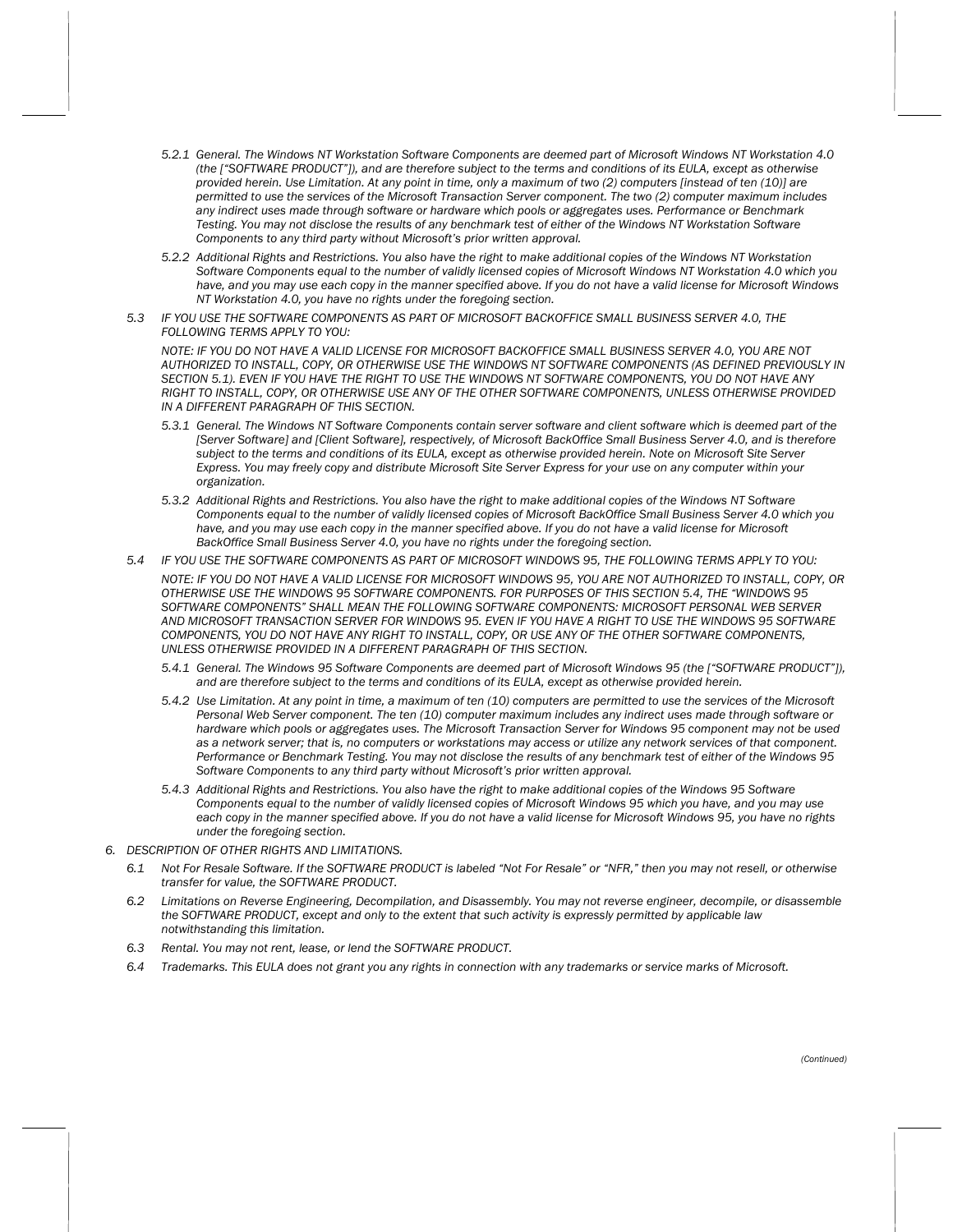- 6.5 Support Services. Microsoft may provide you with support services related to the SOFTWARE PRODUCT ("Support Services"). Use of Support Services is governed by the Microsoft policies and programs described in the user manual, in "online" documentation and/or other Microsoft-provided materials. Any supplemental software code provided to you as part of the Support Services shall be considered part of the SOFTWARE PRODUCT and subject to the terms and conditions of this EULA. With respect to technical information you provide to Microsoft as part of the Support Services, Microsoft may use such information for its business purposes, including for product support and development. Microsoft will not utilize such technical information in a form that personally identifies you.
- 6.6 Software Transfer. The initial user of the SOFTWARE PRODUCT may make a one-time permanent transfer of this EULA and SOFTWARE PRODUCT only directly to an end user. This transfer must include all of the SOFTWARE PRODUCT (including all component parts, the media and printed materials, any upgrades, this EULA, and, if applicable, the Certificate of Authenticity). Such transfer may not be by way of consignment or any other indirect transfer. The transferee of such one-time transfer must agree to comply with the terms of this EULA, including the obligation not to further transfer this EULA and SOFTWARE PRODUCT.
- 6.7 Separation of Components. The SOFTWARE PRODUCT is licensed as a single product. Its component parts may not be separated for use by more than one user.
- 6.8 Production Use. The BackOffice Components of SOFTWARE PRODUCT may only be used for development purposes and may not be used in a production environment.
- 6.9 Version Limitation. The Server Software portion of the BackOffice Components contains a certain version number (such as version "3.5"). This License permits you to install: (1) one copy of the Server Software, (2) with the same (or a lower) version number as the Server Software version number listed above, (3) on a single computer (for example, if the version number listed above is "3.5," you may install Server Software that contains a "3.5" or "2.0" version number, but not a "3.6" version number).
- 6.10 Performance or Benchmark Testing. You may not disclose the results of any benchmark test of either the Server Software or Client Software for Microsoft SQL Server, Microsoft Exchange Server, Microsoft Transaction Server, Microsoft Message Queue Server, Microsoft Site Server, Microsoft Proxy Server, or Microsoft Internet Information Server to any third party without Microsoft's prior written approval.
- 6.11 Termination. Without prejudice to any other rights, Microsoft may terminate this EULA if you fail to comply with the terms and conditions of this EULA. In such event, you must destroy all copies of the SOFTWARE PRODUCT and all of its component parts.
- 7. PRERELEASE CODE. Portions of the SOFTWARE PRODUCT may be identified as prerelease code ("Prerelease Code"). Such Prerelease Code is not at the level of performance and compatibility of the final, generally available product offering. The Prerelease Code may not operate correctly and may be substantially modified prior to first commercial shipment. Microsoft is not obligated to make this or any later version of the Prerelease Code commercially available. The grant of license to use Prerelease Code expires upon availability of a commercial release of the Prerelease Code from Microsoft. NOTE: In the event that Prerelease Code contains a separate end-user license agreement, the terms and conditions of such end-user license agreement shall govern your use of the corresponding Prerelease Code.
- 8. UPGRADES. If the SOFTWARE PRODUCT is labeled as an upgrade, you must be properly licensed to use a product identified by Microsoft as being eligible for the upgrade in order to use the SOFTWARE PRODUCT. A SOFTWARE PRODUCT labeled as an upgrade replaces and/or supplements the product that formed the basis for your eligibility for the upgrade. You may use the resulting upgraded product only in accordance with the terms of this EULA. If the SOFTWARE PRODUCT is an upgrade of a component of a package of software programs that you licensed as a single product, the SOFTWARE PRODUCT may be used and transferred only as part of that single product package and may not be separated for use on more than one computer.
- 9. COPYRIGHT. All title and intellectual property rights in and to the SOFTWARE PRODUCT (including but not limited to any images, photographs, animations, video, audio, music, text, and "applets" incorporated into the SOFTWARE PRODUCT), the accompanying printed materials, and any copies of the SOFTWARE PRODUCT are owned by Microsoft or its suppliers. All title and intellectual property rights in and to the content which may be accessed through use of the SOFTWARE PRODUCT is the property of the respective content owner and may be protected by applicable copyright or other intellectual property laws and treaties. This EULA grants you no rights to use such content. All rights not expressly granted are reserved by Microsoft.
- 10. U.S. GOVERNMENT RESTRICTED RIGHTS. The SOFTWARE PRODUCT and documentation are provided with RESTRICTED RIGHTS. Use, duplication, or disclosure by the Government is subject to restrictions as set forth in subparagraph (c)(1)(ii) of the Rights in Technical Data and Computer Software clause at DFARS 252.227-7013 or subparagraphs (c)(1) and (2) of the Commercial Computer Software— Restricted Rights at 58 CFR 52.227-19, as applicable. Manufacturer is Microsoft Corporation/One Microsoft Way/Redmond, WA 98052-6399.
- 11. EXPORT RESTRICTIONS. You agree that you will not export or re-export the SOFTWARE PRODUCT, any part thereof, or any process or service that is the direct product of the SOFTWARE PRODUCT (the foregoing collectively referred to as the "Restricted Components"), to any country, person, entity, or end user subject to U.S. export restrictions. You specifically agree not to export or re-export any of the Restricted Components (i) to any country to which the U.S. has embargoed or restricted the export of goods or services, which currently include, but are not necessarily limited to Cuba, Iran, Iraq, Libya, North Korea, Sudan, and Syria, or to any national of any such country, wherever located, who intends to transmit or transport the Restricted Components back to such country; (ii) to any end user who you know or have reason to know will utilize the Restricted Components in the design, development, or production of nuclear, chemical, or biological weapons; or (iii) to any end user who has been prohibited from participating in U.S. export transactions by any federal agency of the U.S. government. You warrant and represent that neither the BXA nor any other U.S. federal agency has suspended, revoked, or denied your export privileges.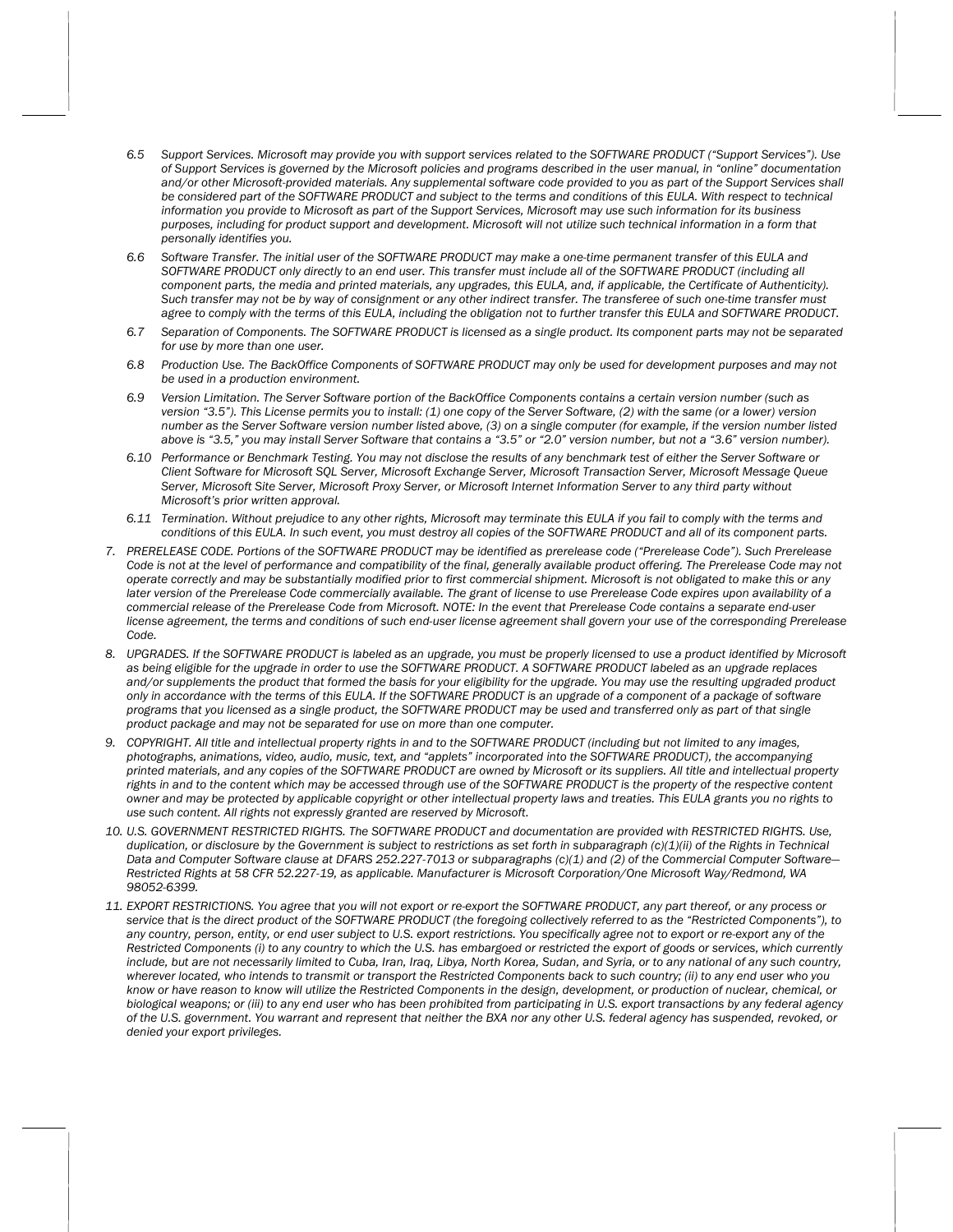12. NOTE ON JAVA SUPPORT. THE SOFTWARE PRODUCT CONTAINS SUPPORT FOR PROGRAMS WRITTEN IN JAVA. JAVA TECHNOLOGY IS NOT FAULT TOLERANT AND IS NOT DESIGNED, MANUFACTURED, OR INTENDED FOR USE OR RESALE AS ONLINE CONTROL EQUIPMENT IN HAZARDOUS ENVIRONMENTS REQUIRING FAIL-SAFE PERFORMANCE, SUCH AS IN THE OPERATION OF NUCLEAR FACILITIES, AIRCRAFT NAVIGATION OR COMMUNICATIONS SYSTEMS, AIR TRAFFIC CONTROL, DIRECT LIFE SUPPORT MACHINES, OR WEAPONS SYSTEMS, IN WHICH THE FAILURE OF JAVA TECHNOLOGY COULD LEAD DIRECTLY TO DEATH, PERSONAL INJURY, OR SEVERE PHYSICAL OR ENVIRONMENTAL DAMAGE. Sun Microsystems, Inc. has contractually obligated Microsoft to make this disclaimer.

## **MISCELLANEOUS**

If you acquired this product in the United States, this EULA is governed by the laws of the State of Washington.

If you acquired this product in Canada, this EULA is governed by the laws of the Province of Ontario, Canada. Each of the parties hereto irrevocably attorns to the jurisdiction of the courts of the Province of Ontario and further agrees to commence any litigation which may arise hereunder in the courts located in the Judicial District of York, Province of Ontario.

If this product was acquired outside the United States, then local law may apply.

Should you have any questions concerning this EULA, or if you desire to contact Microsoft for any reason, please contact Microsoft, or write: Microsoft Sales Information Center/One Microsoft Way/Redmond, WA 98052-6399.

#### LIMITED WARRANTY

LIMITED WARRANTY. Except with respect to the Redistributables, which are provided "as is," without warranty of any kind, Microsoft warrants that (a) the SOFTWARE PRODUCT will perform substantially in accordance with the accompanying written materials for a period of ninety (90) days from the date of receipt, and (b) any Support Services provided by Microsoft shall be substantially as described in applicable written materials provided to you by Microsoft, and Microsoft support engineers will make commercially reasonable efforts to solve any problem. To the extent allowed by applicable law, implied warranties on the SOFTWARE PRODUCT, if any, are limited to ninety (90) days. Some states/jurisdictions do not allow limitations on duration of an implied warranty, so the above limitation may not apply to you.

CUSTOMER REMEDIES. Microsoft's and its suppliers' entire liability and your exclusive remedy shall be, at Microsoft's option, either (a) return of the price paid, if any, or (b) repair or replacement of the SOFTWARE PRODUCT that does not meet Microsoft's Limited Warranty and that is returned to Microsoft with a copy of your receipt. This Limited Warranty is void if failure of the SOFTWARE PRODUCT has resulted from accident, abuse, or misapplication. Any replacement SOFTWARE PRODUCT will be warranted for the remainder of the original warranty period or thirty (30) days, whichever is longer. Outside the United States, neither these remedies nor any product support services offered by Microsoft are available without proof of purchase from an authorized international source.

NO OTHER WARRANTIES. TO THE MAXIMUM EXTENT PERMITTED BY APPLICABLE LAW, MICROSOFT AND ITS SUPPLIERS DISCLAIM ALL OTHER WARRANTIES AND CONDITIONS, EITHER EXPRESS OR IMPLIED, INCLUDING, BUT NOT LIMITED TO, IMPLIED WARRANTIES OR CONDITIONS OF MERCHANTABILITY, FITNESS FOR A PARTICULAR PURPOSE, TITLE AND NON-INFRINGEMENT, WITH REGARD TO THE SOFTWARE PRODUCT, AND THE PROVISION OF OR FAILURE TO PROVIDE SUPPORT SERVICES. THIS LIMITED WARRANTY GIVES YOU SPECIFIC LEGAL RIGHTS. YOU MAY HAVE OTHERS, WHICH VARY FROM STATE/JURISDICTION TO STATE/JURISDICTION.

LIMITATION OF LIABILITY. TO THE MAXIMUM EXTENT PERMITTED BY APPLICABLE LAW, IN NO EVENT SHALL MICROSOFT OR ITS SUPPLIERS BE LIABLE FOR ANY SPECIAL, INCIDENTAL, INDIRECT, OR CONSEQUENTIAL DAMAGES WHATSOEVER (INCLUDING, WITHOUT LIMITATION, DAMAGES FOR LOSS OF BUSINESS PROFITS, BUSINESS INTERRUPTION, LOSS OF BUSINESS INFORMATION, OR ANY OTHER PECUNIARY LOSS) ARISING OUT OF THE USE OF OR INABILITY TO USE THE SOFTWARE PRODUCT OR THE FAILURE TO PROVIDE SUPPORT SERVICES, EVEN IF MICROSOFT HAS BEEN ADVISED OF THE POSSIBILITY OF SUCH DAMAGES. IN ANY CASE, MICROSOFT'S ENTIRE LIABILITY UNDER ANY PROVISION OF THIS EULA SHALL BE LIMITED TO THE GREATER OF THE AMOUNT ACTUALLY PAID BY YOU FOR THE SOFTWARE PRODUCT OR U.S.\$5.00; PROVIDED, HOWEVER, IF YOU HAVE ENTERED INTO A MICROSOFT SUPPORT SERVICES AGREEMENT, MICROSOFT'S ENTIRE LIABILITY REGARDING SUPPORT SERVICES SHALL BE GOVERNED BY THE TERMS OF THAT AGREEMENT. BECAUSE SOME STATES/JURISDICTIONS DO NOT ALLOW THE EXCLUSION OR LIMITATION OF LIABILITY, THE ABOVE LIMITATION MAY NOT APPLY TO YOU.

## Si vous avez acquis votre produit Microsoft au CANADA, la garantie limitée suivante vous concerne:

#### GARANTIE LIMITEE

GARANTIE LIMITÉE — Sauf pour celles du REDISTRIBUTABLES, qui sont fournies "comme telles," sans acune garantie quelle qu'elle soit, Microsoft garantit que (a) la performance du LOGICIEL sera substantiellement en conformité avec la documentation qui accompagne le LOGICIEL, pour une période de quatre-vingt-dix (90) jours à compter de la date de réception; et (b) tout support technique fourni par Microsoft sera substantiellement en conformité avec toute documentation afférente fournie par Microsoft et que les membres du support technique de Microsoft feront des efforts raisonnables pour résoudre toute difficulté technique découlant de l'utilisation du LOGICIEL. Certaines juridictions